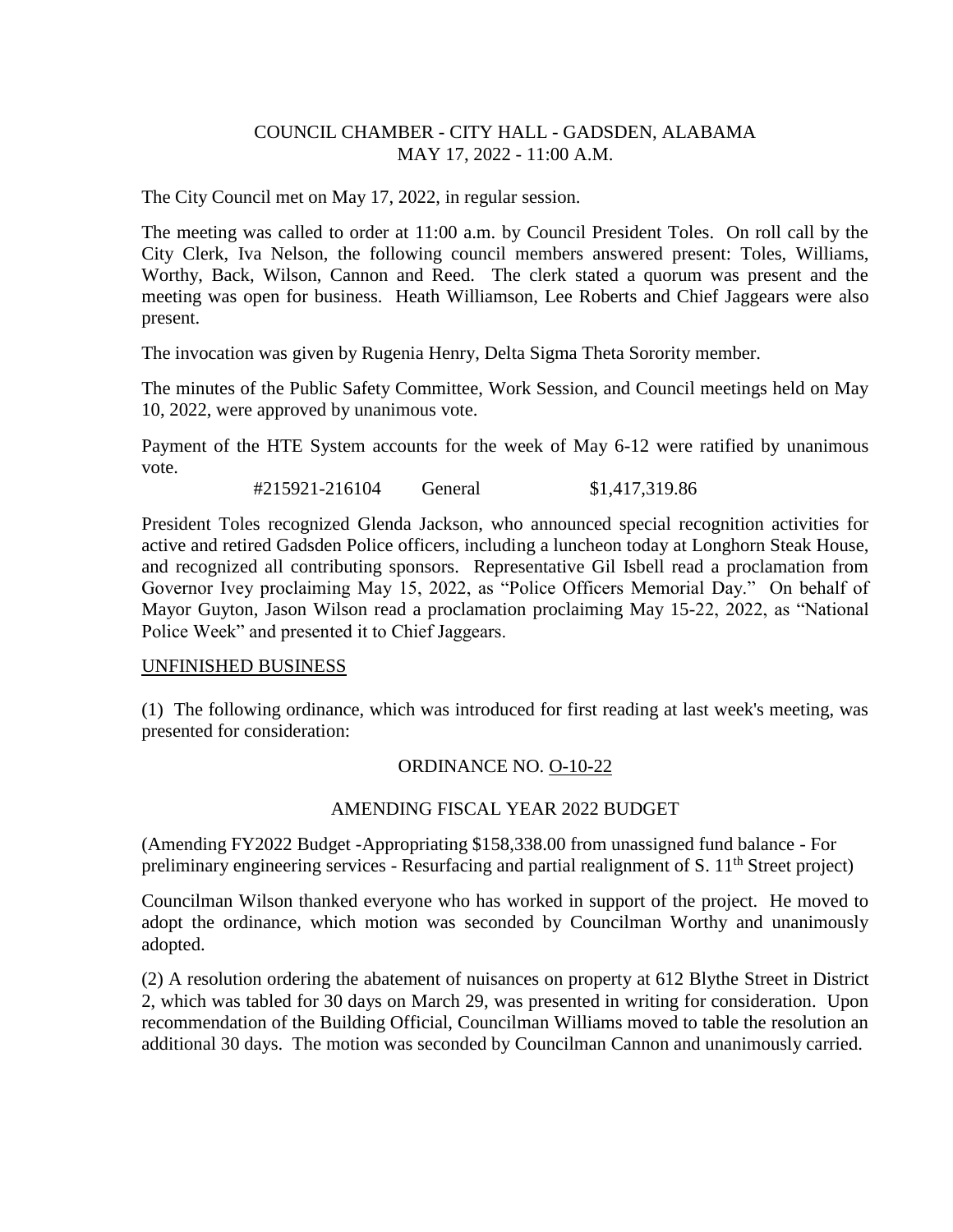(3) A resolution ordering the abatement of nuisances on property at 1201 Johnson Street in District 2, which was tabled for 14 days on May 3, was presented in writing for consideration. Upon recommendation of the Building Official, Councilman Williams moved to table the resolution an additional 30 days. The motion was seconded by Councilman Cannon and unanimously carried.

(4) The following resolution, which was tabled for 30 days on April 12 , was presented in writing for consideration:

# RESOLUTION NO. R-158-22

### ORDERING ABATEMENT OF NUISANCE

(Ordering Abatement of Nuisance - 1122 Wells Avenue - District 3 - Betty Britton, deceased; Estate of Betty Britton; Jeffery Britton - Note: Betty Britton appeared at the public hearing held on 4-12-22)

Councilman Worthy moved to adopt the resolution as introduced, which motion was seconded by Councilman Cannon and unanimously adopted.

#### PUBLIC HEARINGS

President Toles stated this was the time and place as advertised to conduct the following public hearings:

(1) The floor was opened to allow anyone to speak for or in opposition to a resolution ordering the abatement of nuisances on property at 1832 Eisenhower Street, Lugenia McElroy and Lugenia McElroy, c/o Daniel Smith, being the last known owner. Brian Harbison, Building Inspector, stated no improvements have been made since procedures began in May 2021, and recommended abatement. The following resolution was introduced in writing for consideration:

### RESOLUTION NO. R-159-22

### ORDERING ABATEMENT OF NUISANCE

(Ordering Abatement of Nuisance - 1832 Eisenhower Street - District 5 - Lugenia McElroy; Lugenia McElroy, c/o Daniel Smith)

Councilman Wilson moved to adopt the resolution as introduced, which motion was seconded by Councilman Cannon and unanimously adopted.

(2) The floor was opened to allow anyone to speak for or in opposition to a resolution ordering the abatement of nuisances on property at 422 Madison Circle, Zachary Gauthier, subject to the possible rights of redemption of the heirs of Sandra E. Watson, c/o Walter Watson, being the last known owner. Brian Harbison, Building Inspector, stated no improvements have been made since procedures began in May 2021, and recommended abatement. In response to Councilman Wilson's inquiry, Mr. Harbison advised rehabilitation will be considered. The following resolution was introduced in writing for consideration: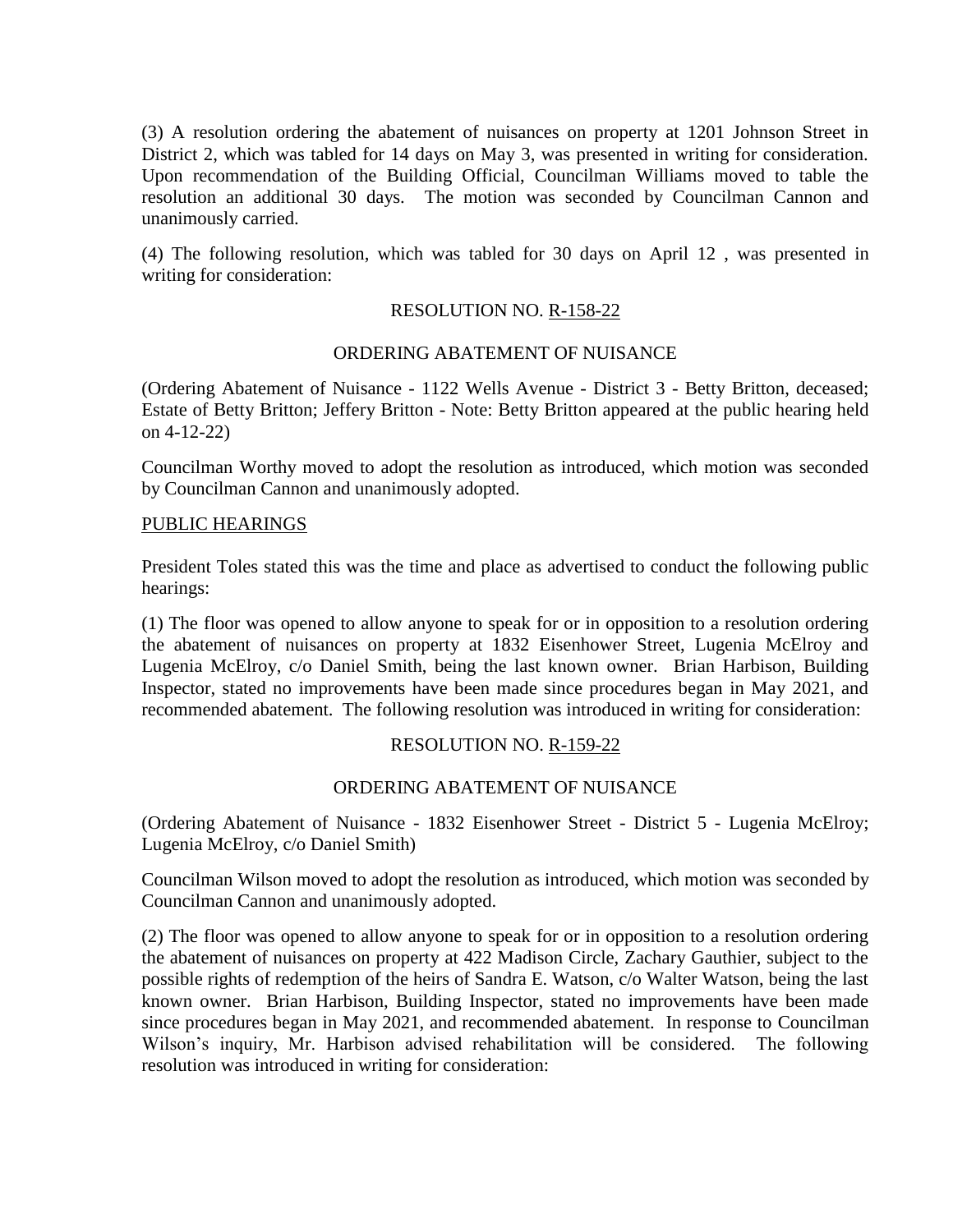# RESOLUTION NO. R-160-22

### ORDERING ABATEMENT OF NUISANCE

(Ordering Abatement of Nuisance - 422 Madison Circle - District 6 - Zachary Gauthier, subject to possible rights of redemption of heirs of Sandra E. Watson, c/o Walter Watson)

Councilman Cannon moved to adopt the resolution as introduced, which motion was seconded by Councilman Wilson and unanimously adopted.

(3) The floor was opened to allow anyone to speak for or in opposition to a resolution ordering the abatement of nuisances on property at 2930 Shahan Avenue, Tiffany Gibbs being the last known owner. Brian Harbison, Building Inspector, stated few improvements have been made to this burned mobile home since procedures began in October 2021. He added there are major exterior issues and recommended abatement. The following resolution was introduced in writing for consideration:

# RESOLUTION NO. R-161-22

### ORDERING ABATEMENT OF NUISANCE

(Ordering Abatement of Nuisance - 2930 Shahan Avenue (mobile home) - District 6 - Tiffany Gibbs)

Councilman Cannon moved to adopt the resolution as introduced, which motion was seconded by Councilman Wilson and unanimously adopted.

### RESOLUTIONS PRESENTED FOR CONSIDERATION

(1) The following resolution was introduced in writing for consideration:

### RESOLUTION NO. R-162-22

### APPROVING ISSUANCE OF SPECIAL EVENT ALCOHOLIC BEVERAGE LICENSE

(City of Gadsden - Special Event Retail License - For Barbarian Challenge at Noccalula Falls Park on June 18, 2022 - 1500 Noccalula Road)

Councilman Williams moved to adopt the resolution as introduced, which motion was seconded by Councilman Wilson and adopted by the following vote: AYES: Toles, Williams, Worthy, Back, Wilson, Reed NAYS: Cannon

(2) President Toles read the following resolution, which was introduced in writing for consideration: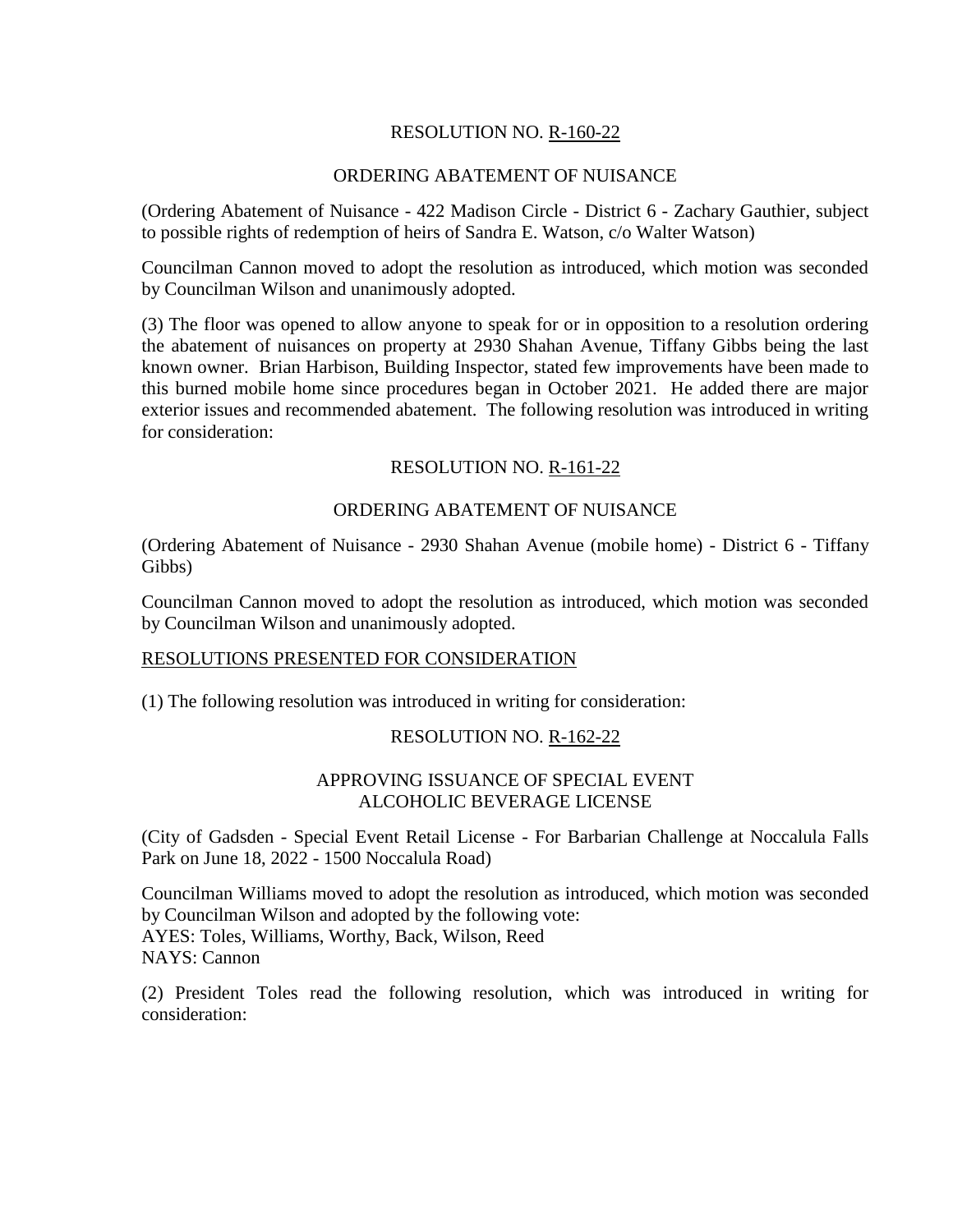# RESOLUTION NO. R-163-22

# ESTABLISHING JUNETEENTH AS A HOLIDAY IN THE CITY OF GADSDEN

(Establishing Juneteenth City holiday on June 19 each year - Commemorating ending of slavery in the United States and the last enslaved people in Galveston, TX, being informed that slavery had been abolished on June 19, 1865 - Recognizing contribution of history and culture of African Americans to the history, culture, and social fabric of the City of Gadsden - Note: June 19, 2022, falls on Sunday and will be observed on Monday, June 20, 2022)

Councilman Williams moved to adopt the resolution as introduced, which motion was seconded by Councilman Cannon and unanimously adopted.

(3) The following resolution was introduced in writing for consideration:

### RESOLUTION NO. R-164-22

# AUTHORIZING CONVEYANCE OF SURPLUS EQUIPMENT TO BALL PLAY #1 FIRE DEPARTMENT

(Authorizing sale of surplus fire truck to Ball Play #1 Fire Department - \$25,000.00 - 1991 E One Typhoon Pumper - VIN #4ENRAAA8731006097)

Councilman Wilson moved to adopt the resolution as introduced, which motion was seconded by Councilman Cannon and unanimously adopted.

(4) The following resolution was introduced in writing for consideration:

### RESOLUTION NO. R-165-22

# AUTHORIZING APPLICATION AND ACCEPTANCE OF THE BUREAU OF JUSTICE ASSISTANCE BULLETPROOF VEST PARTNERSHIP GRANT

(Authorizing Grant Application and Acceptance - \$25,350.00 with \$25,350.00 local match - Bureau of Justice Assistance Bulletproof Vest Partnership - To purchase 29 replacement vests and 23 new hire vests)

Councilman Back moved to adopt the resolution as introduced, which motion was seconded by Councilman Williams and unanimously adopted.

#### ORDINANCE - FIRST READING

The following ordinance was introduced in writing and read by President Toles:

ORDINANCE - AMENDING FISCAL YEAR 2022 BUDGET TO APPROPRIATE FUNDS FOR BULLETPROOF VEST GRANT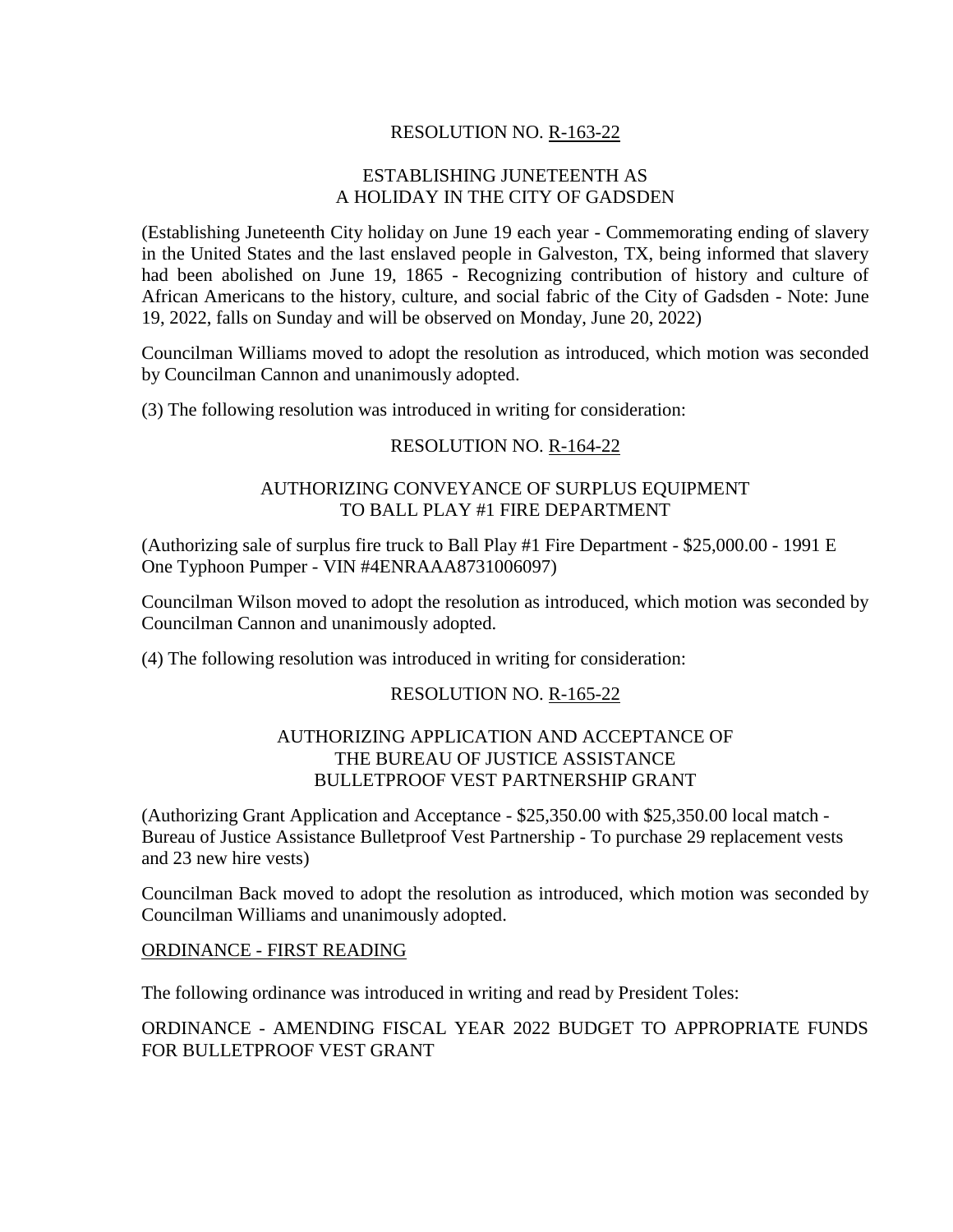Since no action was taken in this meeting, the ordinance will be placed on the agenda of the next regular meeting for consideration.

### ORDINANCES PRESENTED FOR CONSIDERATION:

(1) The following ordinance was introduced in writing for consideration:

# ORDINANCE NO. O-11-22

### AMENDING SECTION 34-1 OF THE CODE OF ORDINANCES

(Amending City Code Section 34-1 - Specifying that second or runoff election will be held on the fourth Tuesday after the regular municipal election - Note: To comply with State Act 2021- 157, which changed time frame from six weeks to four weeks)

Councilman Wilson moved to suspend the rules to immediately consider the ordinance at its first reading. The motion was seconded by Councilman Cannon and approved by the following vote: AYES: Toles, Williams, Worthy, Back, Wilson, Cannon, Reed NAYS: None

Councilman Wilson moved to adopt the ordinance, which motion was seconded by Councilman Williams and unanimously adopted.

(2) The following ordinance was introduced in writing for consideration:

#### ORDINANCE NO. O-12-22

# AMENDING CITY CODE SECTION 34-33 REGARDING VOTING PLACES

(Amending City Code Section 34-33 - Changing Voting Places: 1-B from Community Building at Starnes Park Housing Community to East Gadsden Community Center; 4-A from Wallace Hall Fine Arts Center to The Venue; 6-A and 7-A from Elliott Community Center to Dwight Baptist Church)

Councilman Wilson moved to suspend the rules to immediately consider the ordinance at its first reading. The motion was seconded by Councilman Cannon and approved by the following vote: AYES: Toles, Williams, Worthy, Back, Wilson, Cannon, Reed NAYS: None

Councilman Wilson moved to adopt the ordinance, which motion was seconded by Councilman Williams and unanimously adopted.

#### NEW BUSINESS

Councilman Cannon introduced the following resolution in writing for consideration:

### RESOLUTION NO. R-166-22

### AWARDING BID NO. 3472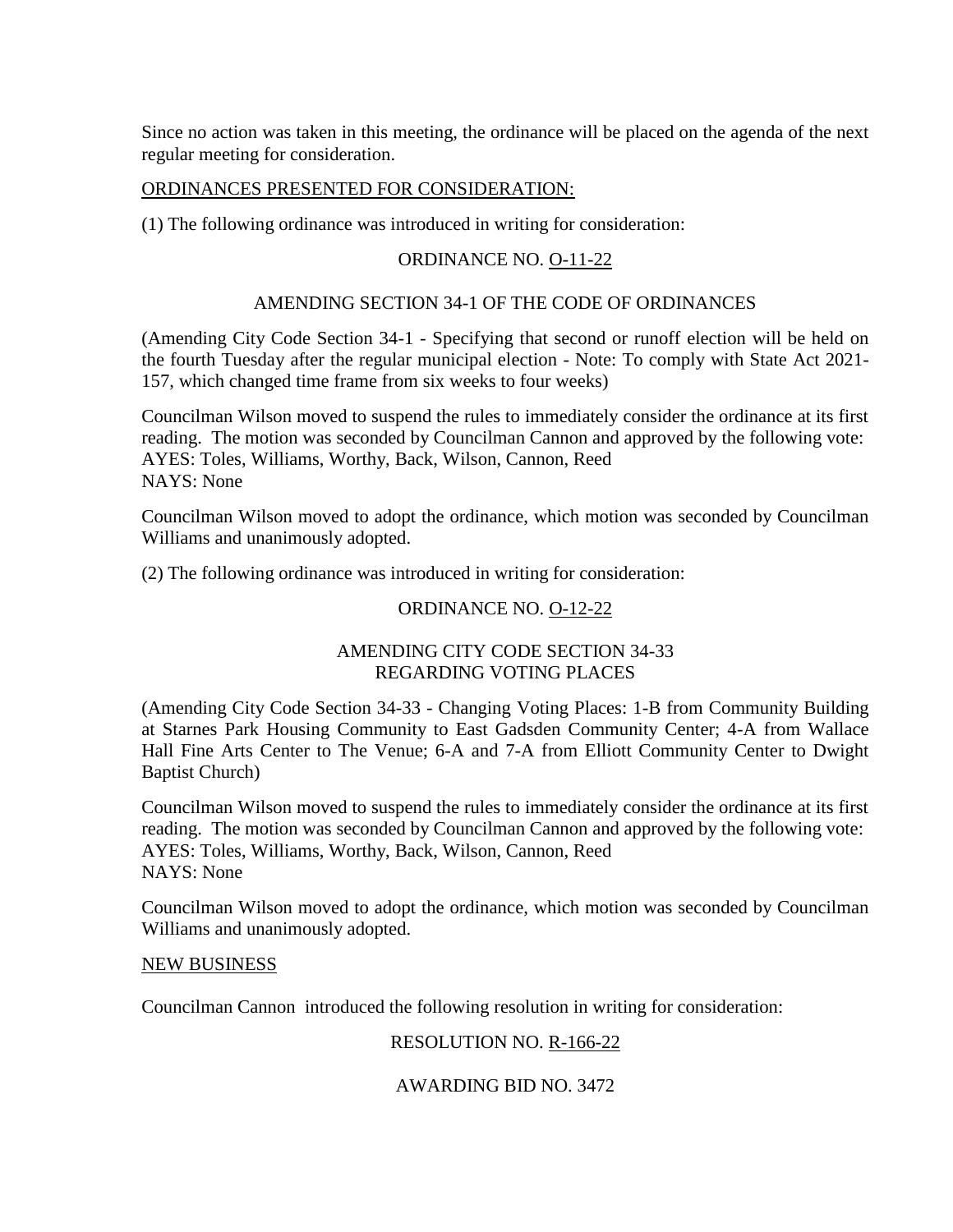(Awarding Bid No. 3472 - Elliot Community Center Asbestos Abatement Project - Lakeshore Environmental Contractors, LLC- \$230,100.00)

President Toles received unanimous consent to immediately consider the resolution as an item of new business. Councilman Cannon moved to adopt the resolution, which motion was seconded by Councilman Reed and unanimously adopted.

#### DEPARTMENT REPORT

Jen Weathington (Parks & Recreation Director) presented information about upcoming programs and events, including Summer camp, Strawberry Day, adult softball, Summer concert series, Wheels on the Hill, Barbarian Challenge, and fishing tournaments. She announced Gadsden was selected to host the World Qualifier event by the Kansas City Barbeque Society, which will be held at Noccalula Falls on November 10-13, 2022. Janet Tarrance was commended for coordinating successful Smoke on the Falls events.

#### COUNCIL REMARKS

Councilman Reed announced American Legion Post 71 will observe Armed Forces Day at Oak Hill Cemetery in Attalla.

Councilman Wilson thanked Glenda Jackson for coordinating police week recognition and commended our local officers.

Councilman Back explained his dress (shorts, t-shirt, cap), noting he was at the hospital this morning with kidney stone pain. He thanked everyone for their expressions of sympathy during the loss of his brother, Keith. Councilman Back referred to his membership on the National League of Cities Information, Technology, and Communications Committee and announced Federal funds available to assist in making the internet accessible to everyone. He advised to check the city's website for more information.

Councilman Worthy expressed concern for families in Buffalo, New York, who are victims of a recent mass shooting.

Councilman Williams also highlighted information regarding broadband and internet accessibility, noting providers are also assisting in the efforts. He thanked the Mayor and staff, as well as the council, for support in establishing the Juneteenth holiday. Councilman Williams referred to "ugly history" and expressed appreciation for recognition of contributions of African Americans to our local history and society. He stressed the importance of acknowledging history, putting it aside, and moving forward.

President Toles complimented our city and encouraged everyone to keep God in the center to make us better and experience joy. She recognized her fellow Delta Sigma Theta Sorority sisters who were present, and announced their purchase of ten pink garbage cans for the community and breast cancer awareness.